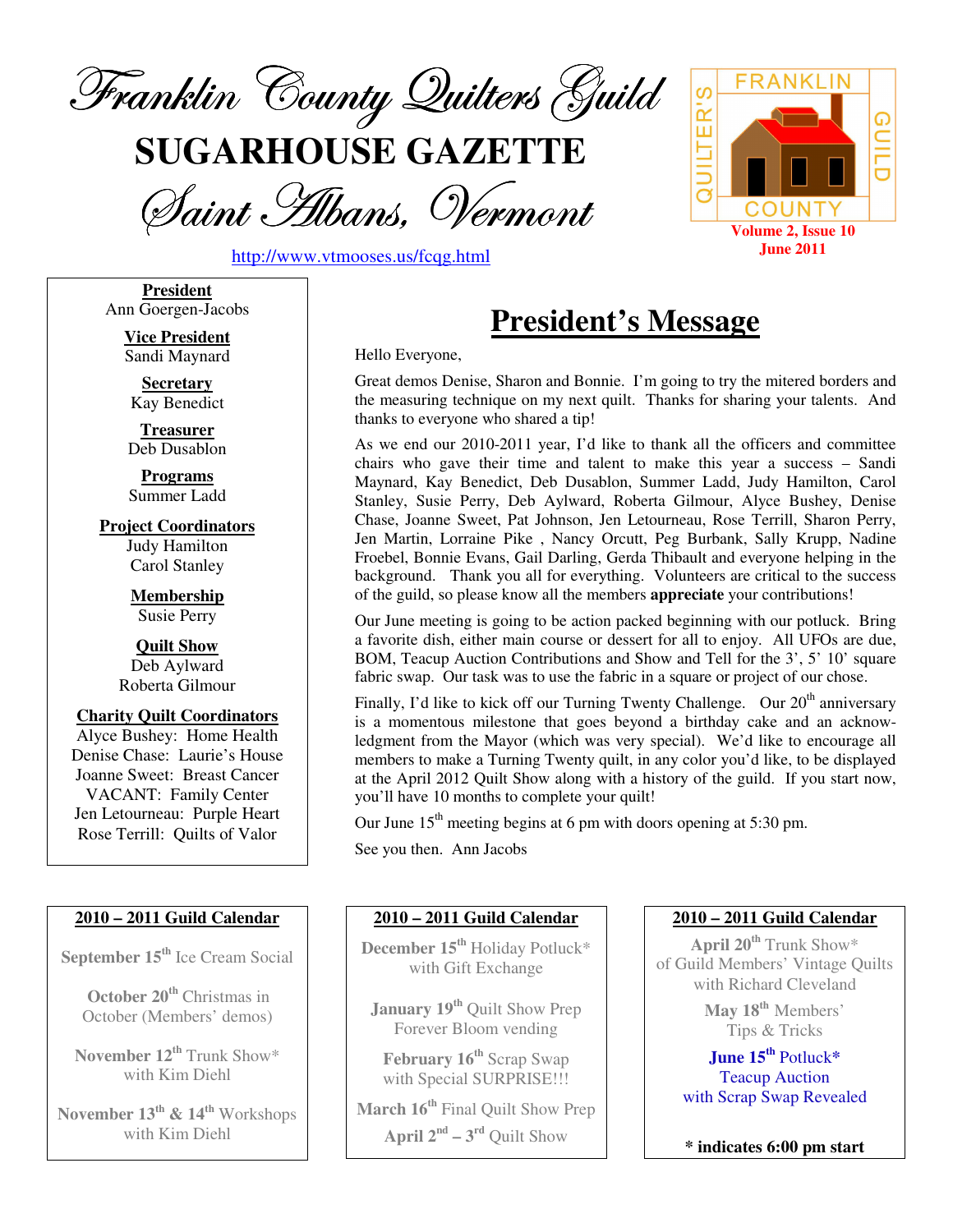#### **FRANKLIN COUNTY QUILTERS GUILD** Minutes of May 18, 2011

Present: Total attended 40, including three guests.

#### *Proceedings:*

Meeting called to order at 7:00 p.m. by Ann Jacobs, President.

Secretary's Report: Minutes of April 20, 2011 meeting, motion to accept by Roseanne Terrill, seconded by Summer Ladd.

Treasurer's Report: motion to accept by Nancy Orcutt, seconded by Bonnie Evans.

#### *Old Business:*

- Nominating Committee - Slate of Officers/ Chairpersons was printed on the back of the agenda. Most open positions were filled at the meeting.

- Charity Quilt 2012 - Ann has sent letters to two nonprofit organizations. Deadline is June 10. To be voted at the next meeting.

- Charity Quilt 2011 was presented to Kris Lukens-Rose of Laurie's House.

- It was clarified that each guild member is asked to contribute at least one charity quilt per year neither one per month nor one per charity).

#### *New Business:*

- An orphan quilt was donated for the Thomas Cook Fundraiser.

- Gerda Thibault brought six orphan quilts for Alyce Bushey to distribute to Home Health. Two orphan quilts are still on reserve to use as needed.

#### *Block of the Month:*

- Nancy Orcutt was the winner of the monthly BOM raffle.

- Instructions for the June block were on the tables and will be in the newsletter on our website. Colors to use are dark or medium blue, aqua or soft green, on white background.

- Suggestions for next year's Block of the Month?

#### *Other Monthly Drawings:*

- Monthly door prize won by Kay Benedict
- Charity quilt raffle won by Bonnie Evans

*Show and Tell*: Charity quilts, followed by other quilts and projects

*Program:* Member tips and tricks

- Denise Chase demonstrated mitered corners.

- Sharon Perry shared techniques for straight, flat borders.

- Bonnie Evans demonstrated string piecing, and several uses for Fray Check and fusible products.
- Other members offered assorted tips and tricks.

Next meeting on Wednesday, June 15 at 6:00 p.m. Pot luck supper, teacup auction, fabric swap project reveal.

Meeting adjourned at 8:20 p.m.

Minutes submitted by Kay Benedict, Secretary.



#### **SUMMER BREAK FOR THE SUGARHOUSE GAZETTE**

This is the last edition of the Sugarhouse Gazette for this membership year. The publication of the Gazette will resume in September. The deadline for articles for the September newsletter is Wednesday, August 31<sup>st</sup>. Enjoy the summer, and we'll look forward to seeing everyone again in September.

### <u>QUILT TIPS</u>

- For a great way to keep your cutting mat clean, just use a sponge/scour pad you can get at the dollar store. The scouring pad works great for cleaning the little threads left behind. Just be careful you don't scrub off the lines on your mat.

- To keep your sewing machine pedal from sliding across the floor, Use rubber matting, like you use under your fine china. "Double-stick" tape a piece to the underside of your pedal.

- Create your own fabric! Just put whatever you want on top of your color scanner/printer and put a piece of white fabric over it. (It will have a white background, or if you want put a piece of colored fabric over it and really spice it up!) Iron a piece of white muslin to freezer paper, cut down to 8 1/2"  $\times$ 11", and run it through your printer. You have now created your own fabric; just <mark>be sure your printer</mark> <u>ink is **permanent**.</u> You can use pictures, fruit, anything that will sit on the printer area!!!! It works great!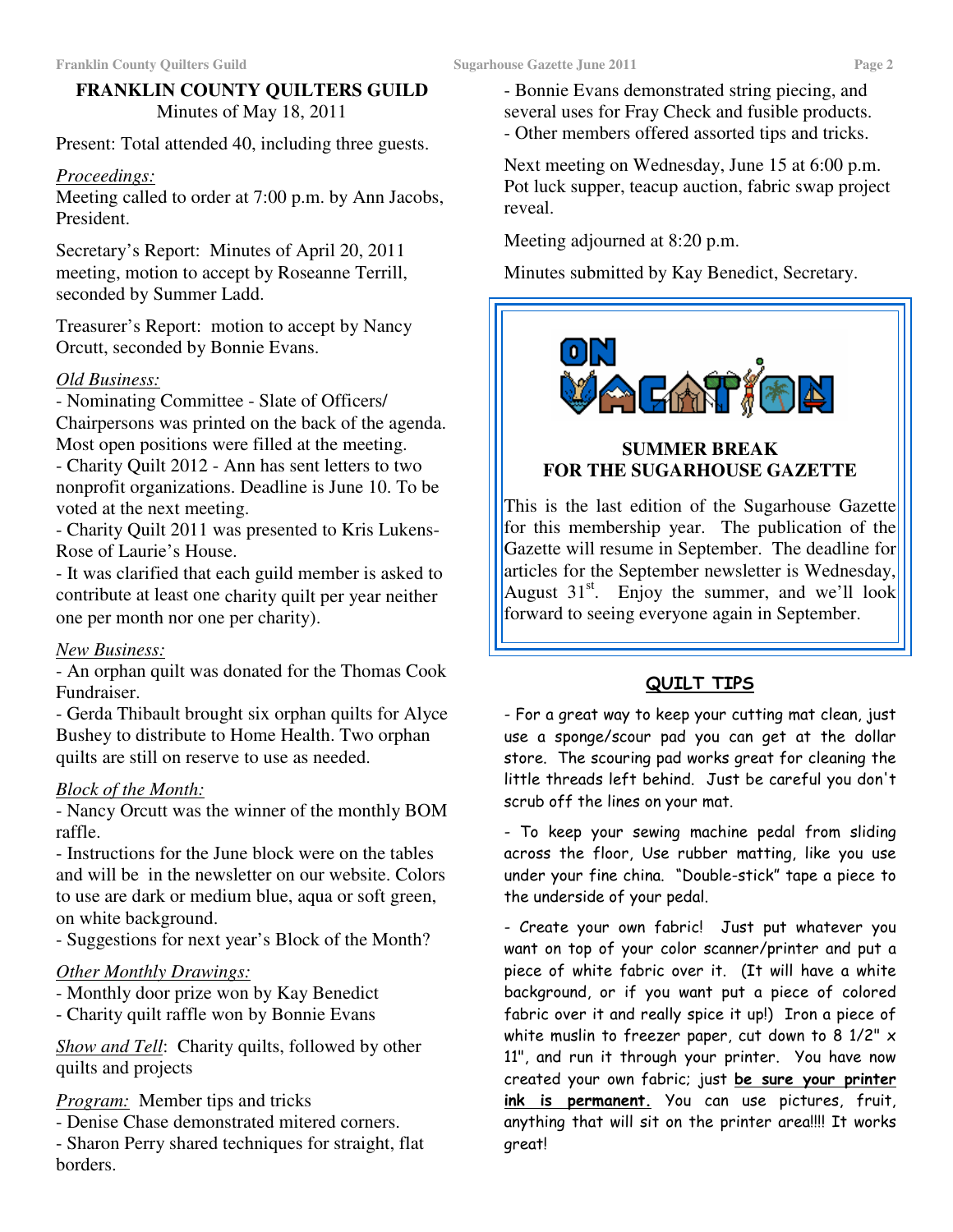

# **JUNE 2011 BLOCK OF THE MONTH PATTERN: PINWHEEL STAR Pattern from www.quilterscache.com**

**Color 1: dark or medium blue; Color 2: aqua or soft green; Color 3: white on white. Additional instructions: This is a paper-pieced pattern. Be sure to set your printer margins as described in the pattern AND check to make sure the 1" test square measures 1 inch!!!**

If you have any questions, call Judy Hamilton 893-3875.

# **Click the link below for the Pinwheel Star Block pattern http://www.quilterscache.com/P/PinwheelStarBlock.html**

### <u>QUILT TIPS FROM GUILD MEMBERS FROM MAY GUILD MEETING</u>

May's program was tips and techniques from guild members. We enjoyed several demos from three members and many more tips from other members.

Denise Chase provided instructions on how to add a mitered border to your quilt. Her demo was clear, concise, and simple to follow. However, it would be extremely difficult to capture her demo with words, but here's a video which you can watch: <u>http://www.youtube.com/watch?v=uUh7MbELkXs&feature=related</u>

Sharon Perry followed Denise's demo with a quick demo of a technique to measure the length of your borders without using a tape measure. This newsletter editor will include Sharon's technique in a future newsletter.

Bonnie Evans provided a demo and several useful tips. Her demo was on string piecing. Here's a video on Youtube which you can watch to see the technique: <u>http://www.youtube.com/watch?v=-TQW8q-Nb5C</u> Bonnie's tips were: using **Fray Check** to keep applique from fraying, especially on inside points; doing applique using an invisible raw-edge technique; and using lightweight interfacing strips to join pieces of batting together. Watch this video series and see Sue Nickels demo her raw-edge technique on Simply Quilts: Part 1 <u>- http://www.hgtv.com/video/raw-edge-applique-video/index.html</u> ; Part 2 - <u>http://www.hgtv.com/video/raw-</u> <u>edge-applique2-video/index.html</u> ; Part 3 - <u>http://www.hgtv.com/video/raw-edge-applique4-video/index.html</u> ; Part 4 - <u>http://www.hgtv.com/video/raw-edge-applique6-video/index.html</u>

Nancy Orcutt shared a tip to score the paper on fusibles with a pin or seam ripper to help remove the paper.

Mary Ellen Thierren sent a tip with Elaine Magnan. Mary Ellen's tip is to wet the needle, and NOT the thread, to easily thread your needle.

Elaine Magnan shared an inexpensive tip to sharpen your scissors and rotary cutter. Crumple up a piece of aluminum foil and cut through it 5 to 6 times with your scissors or rotary cutter. You'll be surprised to see how much sharper they are.

Bev Cook shared a tip to spray starch your binding.

Je Letourneau showed a beer cozy on a shoe string which she uses to wind her binding. Jen also made a bag on a hanger for threads and snippets as you sew.

Finally, Sally Krupp shared a tip to use dental floss threader (those plastic loop things) to thread your longarm.

THANKS TO EVERYONE FOR SHARING YOUR TIPS AND TECHNIQUES!!!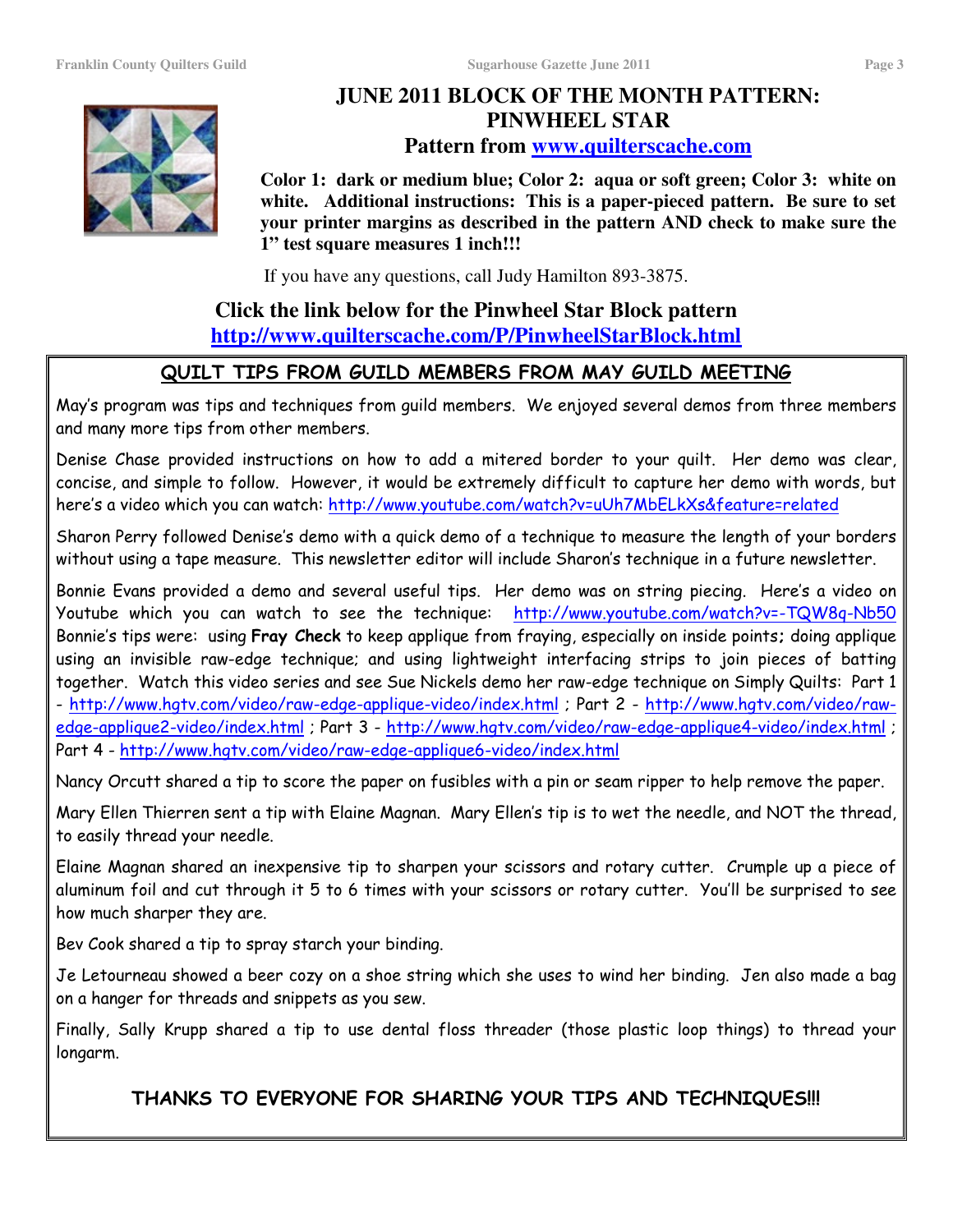#### **JUNE 2011 TREASURER'S REPORT**

**The treasurer's report was not available before publication of this newsletter. Deb Dusablon will have that report at the May guild meeting.**

# DID YOU KNOW???

June is Aquarium Month, Fight the Filthy Fly Month, and Rose Month.

June's flower is the Rose or Honeysuckle. The birthstone is the pearl, moonstone or alexandrite, and its astrological signs are Gemini, May 21<sup>st</sup> - June 21<sup>st</sup>, and Cancer, June 22<sup>nd</sup> - July  $22^{nd}$ .

The Moon this month is called Flower Moon, Rose Moon, and Strawberry Moon.

Some notable historical events in May:

- On June 5<sup>th</sup>, 1968, Bobby Kennedy was assassinated in California.

- On June  $14^{\text{th}}$ , 1775, the U. S. Army was formed, and on the following day George Washington was appointed the Commander-in-Chief of the U.S. Army.

- On June  $18^{\mathsf{th}}$ , 1873, women's rights advocate Susan B. Anthony was arrested for voting in Rochester, NY. And on the same day 110 years later in 1983, Sally Ride became the first woman in space.

- On June 19<sup>th</sup>, 1964, the Civil Rights Act of 1964 was approved after an 83-day filibuster.

- On June 26<sup>th</sup>, 1959, the Saint Lawrence Seaway was opened.

#### **FABRIC SWAP REVEALED**

Back in February, some guild members participated in a Scrap Swap. Those guild members were challenged to make a quilted item with the scraps they chose. The Reveal of the Scrap Swap is scheduled for the June meeting. So if you participated in the swap, be sure to bring in what you made and show the rest of the membership.

#### **POTLUCK AND TEACUP AUCTION AT THE JUNE MEETING**

The June meeting is the last guild meeting for this membership year. And as is the tradition, we will end the year with a potluck dinner and teacup auction.

Activities for the evening will begin at 6:00 pm, starting with dinner. So make your favorite dish to share, and bring your "gently-used" quilt-related items for the auction. Plan to spend the evening eating, shopping, and talking with friends.

#### **LIBRARY NEWS**

Books recently added to our library shelves include: 101 Fabulous Rotary-Cut Quilts (Judy Hopkins & Nancy J. Martin) American Patchwork and Quilting (Better Homes & Gardens) Come Listen to My Quilts (Kristina Becker) Everyday Angels in Extraordinary Quilts (Mary Lou Weidman) Lap Quilting (Georgia Bonesteel) Voices of the Past: A History of Women's Lives in Patchwork (Kaye England)

Magazines added to our collection: *Fons & Porter's Love of Quilting* - 13 back issues (2006-2009) *American Patchwork & Quilting* - 12 issues (2004-2008) *Quilt Sampler* - 4 issues (2005-2006)

THANKS to everyone who has made donations to our growing library!

If you have an item borrowed from our collection, please return at the next meeting.

If you would like to borrow an item, email *kayben1@yahoo.com*.

#### *Deadline for articles for next newsletter:*

**Wednesday, August 31 st , 2011**

Please email articles to Sharon Perry, *vtquilter@gmail.com*, or mail to PO Box 517, Montgomery Center VT 05471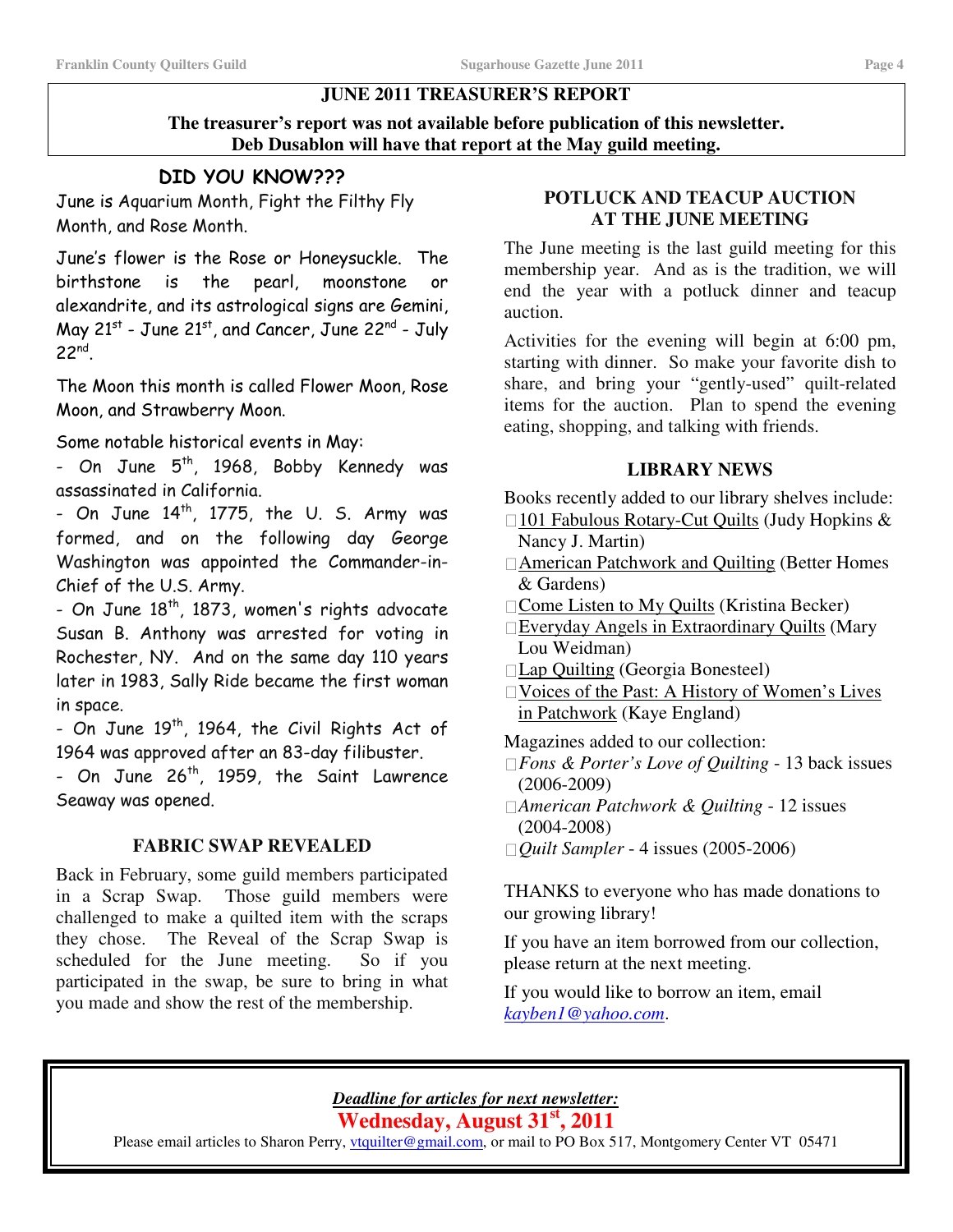#### **SLATE OF GUILD OFFICERS AND COMMITTEE CHAIRS FOR 2011-2012 MEMBERSHIP YEAR**

The following slate of officers and committee chairs is provided for guild members' review. The election will take place at the June meeting. Thank you to all the members who have agreed to serve the guild next year. There are still two vacancies: Quilt Show Co-Chairs; and 2012 Charity Quilt.

Membership Chair Nancy Orcutt State Guild Representative Sharon Perry Quilt Show Co-Chairs (2) **COMMITTEE CHAIRS**

### Charity Quilt 2012 Breast Cancer Quilts **Cancer Cuilts Joanne Sweet** Family Center & Home Health Quilts **Alyce Bushey** Laurie's House Quilts **Denise Chase** Orphan Blocks Gerda Thibault Purple Heart Quilts **All Accords** Jen Letourneau Quilts of Valor **Roseanne Terrill**

#### **OFFICE NOMINATED MEMBER**

President **Ann Goergen-Jacobs** Vice President **Roseanne Terrill** Secretary **Kay Benedict Kay Benedict** Treasurer **Deb** Dusablon Newsletter **Newsletter** Sharon Perry Librarian **Kay Benedict** Programs Summer Ladd Project Coordinators **Carol Stanley & Judith Hamilton** 

Raffle Quilt 2013 Sharon Perry, Denise Chase, & Dale McFeeters

#### **TURNING TWENTY CHALLENGE IN CELEBRATION OF THE GUILD'S 20 TH ANNIVERSARY**

As guild members may recall, the guild celebrated its  $20<sup>th</sup>$  anniversary in February. To continue the celebration, guild members are challenged to make a quilt in any color choice using the Turning Twenty pattern or the Turning Twenty Again pattern. The challenge quilts will be displayed in a special exhibit at the 2012 Quilt Show. If you have any questions, please talk to Summer Ladd.

### <u>QUILT TIPS</u>

- Whenever you draft an original pattern or make changes in an existing pattern, always work without seam allowances. Figure the math (or drawings) on your borders, blocks or whatever first, then add the seam allowances. This will minimize confusion and lets you concentrate on design.

- When piecing by machine, use a thread of slightly darker color in the bobbin. Doing this will make your "reverse sewing" (if necessary) easier.

- Glue small pieces of sandpaper on the backs of your rulers to keep them from slipping on the fabric when rotary cutting.

- Keep your old rotary cutter and mat if you buy a new one. I use the old one to cut paper patterns, photos or other craft things.